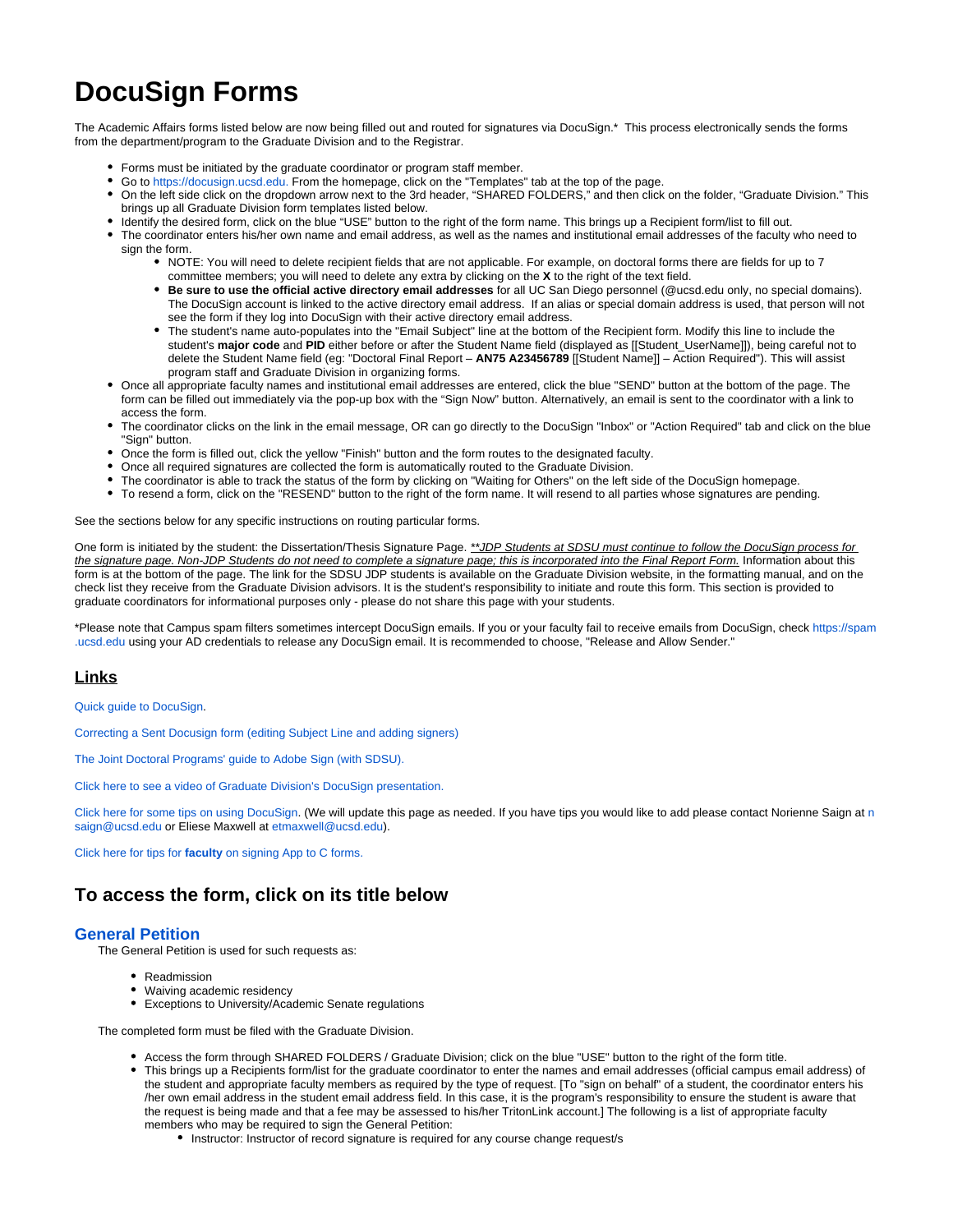- Advisor: May be student's research/academic advisor or program faculty advisor (may NOT be staff advisor or graduate coordinator)
- Chair: Program/group/department chair or designee
	- NOTE: You will need to delete recipient fields that are not applicable. For example, the field for "New Dept/Program Chair" is only required when the student is transferring or readmitting into a new department/program. In all other cases, click on the **X** to the right of the text field to remove that signature as a requirement.
- Modify the "Email Subject" line at the bottom of the Recipient form to include the student's **major code** and **PID** (eg: "Doctoral Final Report **AN75 A23456789** [[Student Name]] – Action Required"). This will assist program staff and Graduate Division in organizing forms.
- Click the blue "SEND" button on the bottom of the page to access the form. The form can be filled out immediately via the pop-up box with the "Sign Now" button.
- Alternatively, the coordinator will receive an email with a link to the General Petition form. The Petition may also be accessed immediately by going to the coordinator's DocuSign "Inbox" or "Action Required" tab.
- To fill out the Petition, click on the blue "SIGN" button on the right side of the page; this brings up the actual form.
- Complete the department/program section, entering the student's name as it appears on official records with the University. When requesting exceptions to University/Academic Senate policy, provide justification under "Reasons."
- Once completed, click the "Finish" button and the form will route in the following order for signatures: student, designated faculty members, including department chair/program director or staff designate; Graduate Division; Registrar. Recipients will receive an email notice that the form is available for signature.

If a fee payment is necessary, the applicable fee will be assessed on the student's TritonLink account.

Once all signatures are collected the form is routed to the Graduate Division and the Registrar for final processing.

Click to enlarge

| GeneralPetition.pdf |  |
|---------------------|--|
|                     |  |
|                     |  |

### **[UG Waiver/Transfer Credit \(to a Master's Program\)](https://app.docusign.com/templates?view=shared&folder=60c1d54c-1487-4c58-bbbe-99a6d77d55f1)**

The completed form must be filed with the Graduate Division to transfer credit from undergraduate or graduate degrees to a UC San Diego master's program.

- Access the form through SHARED FOLDERS / Graduate Division; click on the blue "USE" button to the right of the form title.
- This brings up a Recipients form/list for the graduate coordinator to enter the names and email addresses (official campus email address) of the student and appropriate faculty members as required by the type of request. [To "sign on behalf" of a student, the coordinator enters his /her own email address in the student email address field. In this case, it is the program's responsibility to ensure the student is aware that the request is being made.] The following is a list of appropriate faculty members who may be required to sign the waiver/transfer credit form:
	- Faculty Advisor: May be student's research/academic advisor or program faculty advisor (may NOT be staff advisor or graduate coordinator)
	- Chair: Program/group/department chair
- Modify the "Email Subject" line at the bottom of the Recipient form to include the student's **major code** and **PID** (eg: "Graduate Student Transfer Credit – **AN75 A23456789** [[Student Name]] – Action Required"). This will assist program staff and Graduate Division in organizing forms.
- Click the blue "SEND" button on the bottom of the page to access the form. The form can be filled out immediately via the pop-up box with the "Sign Now" button.
- Alternatively, the coordinator will receive an email with a link to the Transfer Credit form. The form may also be accessed immediately by going to the coordinator's DocuSign "Inbox" or "Action Required" tab.
- To fill out the form, click on the blue "SIGN" button on the right side of the page; this brings up the actual form.
- Complete the department/program section, entering the student's name as it appears on official records with the University.
- Once completed, click the "Finish" button and the form will route in the following order for signatures: student, designated faculty members, including department chair/program director; Graduate Division; Registrar. Recipients will receive an email notice that the form is available for signature.

Once all signatures are collected the form is routed to the Graduate Division and the Registrar for final processing.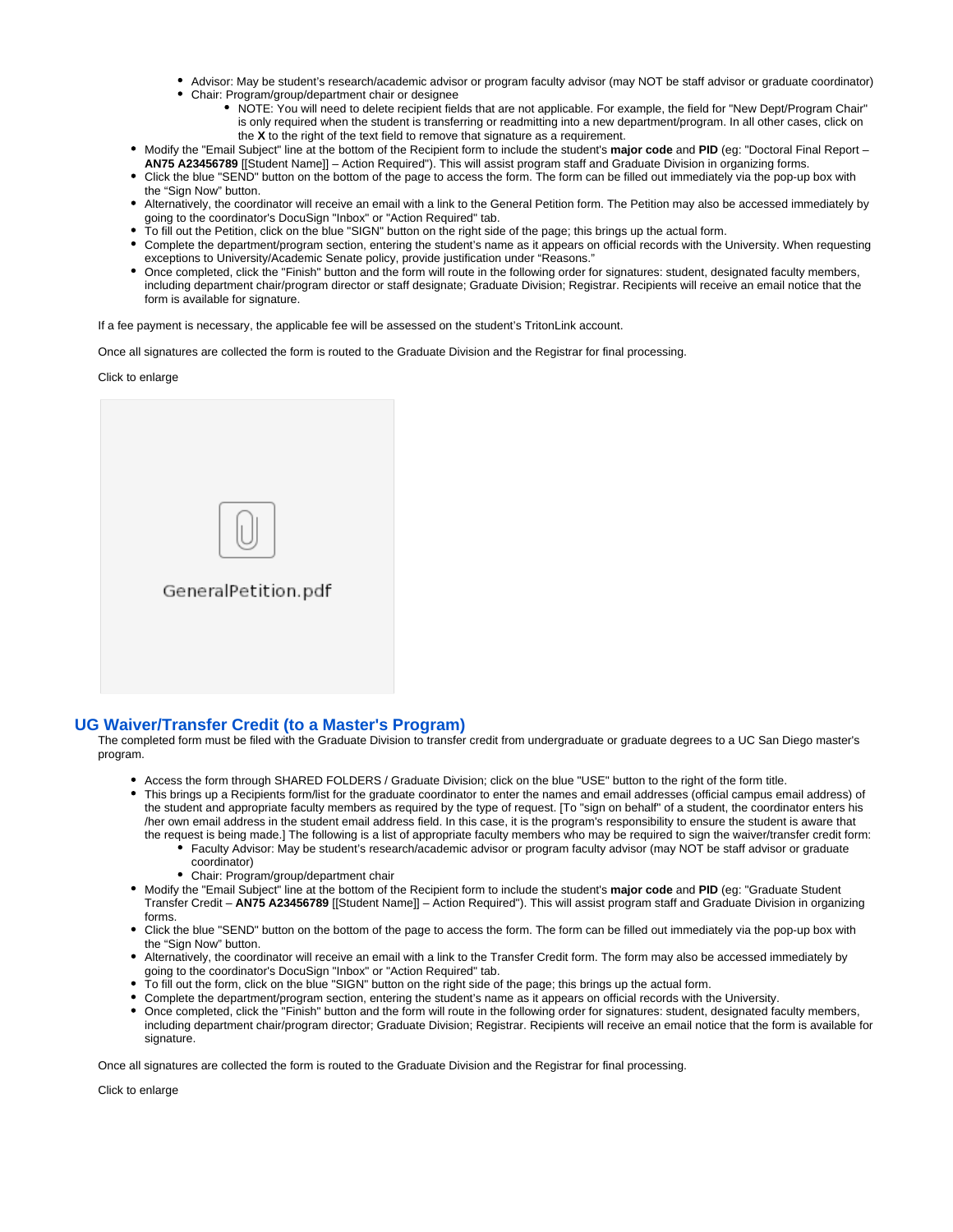

# **[Application to Candidacy - Master's \(Cover Sheet\)](https://app.docusign.com/templates?view=shared&folder=60c1d54c-1487-4c58-bbbe-99a6d77d55f1)**

The completed/signed cover sheet with the uAchieve form attached (as a PDF) must be filed with the Graduate Division within the first 2 weeks of the quarter in which the degree requirements are to be completed. Ideally, the form is filed when the student is registered in the final courses to be used towards the degree.

- Access the cover sheet form through SHARED FOLDERS / Graduate Division; click on the blue "USE" button to the right of the form title.
- This brings up a Recipient list/form for the graduate coordinator/program staff to enter her/his name and email address and the names and email addresses (official campus email address) of the student, the student's faculty advisor (if not applicable, delete this field by clicking on the X to the right of the field text box), and the department chair/program director or staff designate (the staff designee's name must be listed even if a role account is used for the email address).
- Modify the "Email Subject" line at the bottom of the Recipient form to include the student's **major code** and **PID** (eg: "Application to  $\bullet$ Candidacy - Master's – **AN75 A23456789** [[Student Name]] – Action Required"). This will assist program staff and Graduate Division in organizing forms.
- $\bullet$ Click the blue "SEND" button on the bottom of the page to access the form. The form can be filled out immediately via the pop-up box with the "Sign Now" button.
- Alternatively, the coordinator will receive an email with a link that goes directly to the Application to Candidacy Cover Page.
- The form may also be accessed by going to the coordinator's DocuSign "Inbox" or "Action Required" tab. Click on the blue "SIGN" button on the right side of the page; this also brings up the Application to Candidacy Cover Page.
- Complete the department/program section: enter the student's PID (the name is no longer necessary) and attach the uAchieve degree audit in PDF format (using the paperclip icon). Once completed, click the "Finish" button and the form will route in the following order for signatures: faculty advisor (if applicable); department chair/program director; Graduate Division; Registrar.
- $\bullet$ Recipients will receive an email notice that the Application to Candidacy - Master's Cover Sheet is available for signature. They go into the DocuSign system by clicking on the link in the email and sign the form.

Once all signatures are collected the form is routed to the Graduate Division and the Registrar for final processing.

Click to enlarge

| APPC degree_aue_graduate.pdf |
|------------------------------|
|                              |
|                              |

### **[Doctoral Advancement to Candidacy](https://app.docusign.com/templates?view=shared&folder=60c1d54c-1487-4c58-bbbe-99a6d77d55f1)**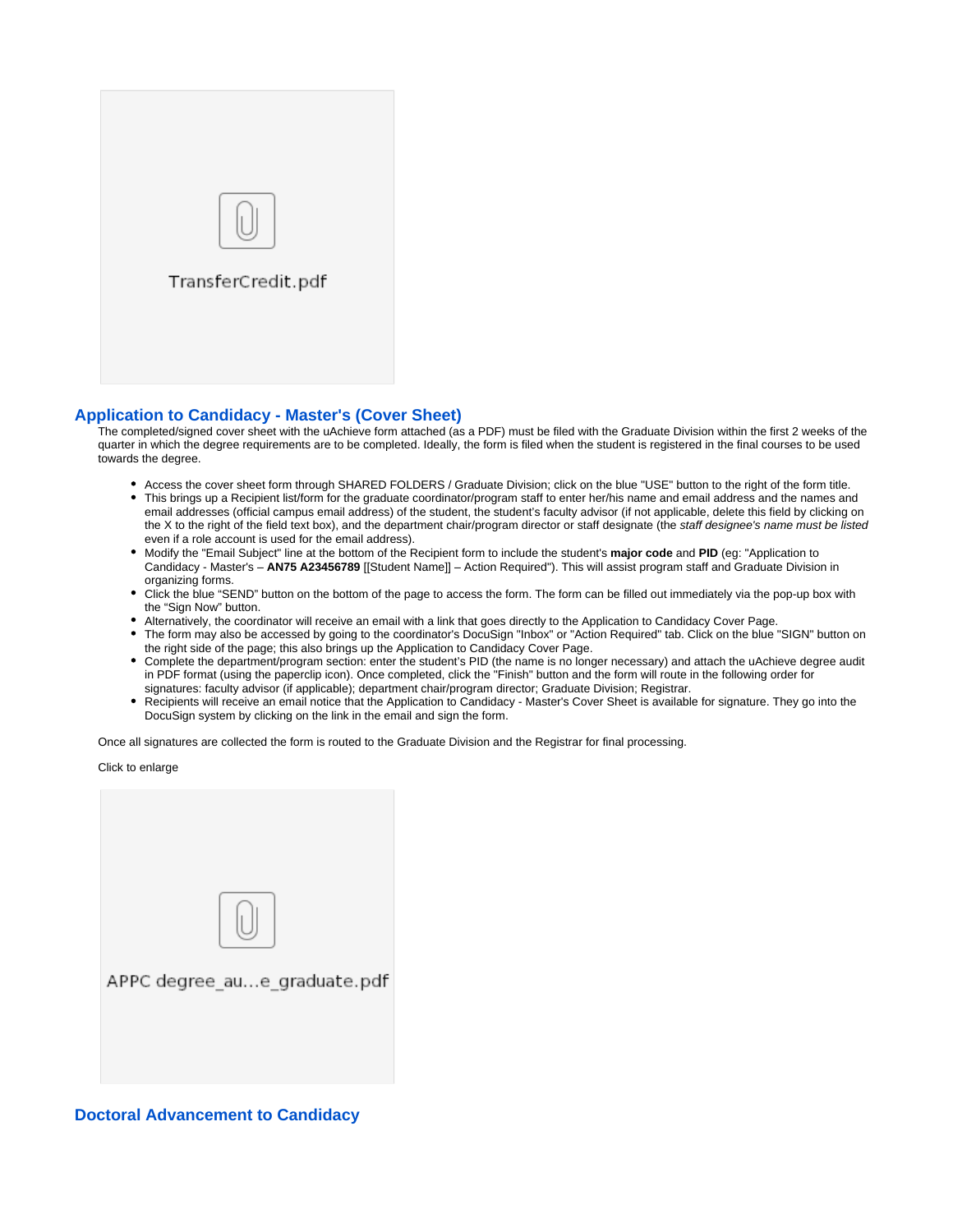The completed form must be filed with the Graduate Division at least three quarters prior to the quarter in which the candidate expects to complete requirements for the Doctoral degree. The candidate must be registered when submitting the form. To be advanced to candidacy, the student must have satisfied all preliminary requirements set by the graduate program and by the Graduate Council, completed all language requirements (if applicable), and maintained a minimum of three continuous quarters of academic residence prior to taking and passing the qualifying examination.

- Access the form through SHARED FOLDERS / Graduate Division; click on the blue "USE" button to the right of the form title.
- This brings up a Recipient list/form for the graduate coordinator/program staff to enter her/his name and email address and the names and email addresses (official campus email address) of the student, committee chair, co-chair (if applicable, in the #2 field), committee members, and department chair/program director.
- Modify the "Email Subject" line at the bottom of the Recipient form to include the student's **major code** and **PID** (eg: "Doctoral Final Report **AN75 A23456789** [[Student Name]] – Action Required"). This will assist program staff and Graduate Division in organizing forms.
- Click the blue "SEND" button on the bottom of the page to access the form. The form can be filled out immediately via the pop-up box with the "Sign Now" button.
- Alternatively, the coordinator will receive an email with a link that goes directly to the Report of the Qualifying Exam form.
- The form may also be accessed by going to the coordinator's DocuSign "Inbox" or "Action Required" tab. Click on the blue "SIGN" button on the right side of the page; this brings up the actual form.
- Complete the department/program section, entering the student's name as it appears on official records with the University. Once completed, click the "Finish" button and the form will route in the following order for signatures: committee members; department chair/program director; student; Graduate Division; Registrar.
- Recipients will receive an email notice that the form is available for signature. Once the qualifying exam is completed, committee members go into the DocuSign system by clicking on the link in the email.
- Based upon the student's performance in the examination, each committee member indicates "Yes" or "No" in the "Approved of Qualifications" column, and signs the form. Once all members have signed, the form routes to the department chair/program director for signature and date.
- In the event that the student's qualifications are not unanimously approved by the committee, the Report of the Qualifying Examination, bearing the vote and the signature of the committee members must be submitted directly to the Dean of the Graduate Division, accompanied by individual statements prepared by each member of the committee, for Graduate Council review and action.
- The student's TritonLink account will be assessed the candidacy fee. The student indicates estimated quarter of dissertation completion, signs and dates the form.

The form is automatically routed to the Graduate Division and the Registrar's office for final processing.

**Students in a SDSU JDP program do not use the Docusign form. Contact SDSU to have their form initiated in Adobe Sign.**

Click to enlarge



# **[Doctoral Final Report](https://app.docusign.com/templates?view=shared&folder=60c1d54c-1487-4c58-bbbe-99a6d77d55f1)**

The completed form must be filed with the Graduate Division and the dissertation deposited with the University Archivist on or before the last day of the quarter in which the candidate completes requirements for the Doctoral degree. A minimum of three quarters must elapse between advancement to candidacy and filing this report.

- Access the form through SHARED FOLDERS / Graduate Division; click on the blue "USE" button to the right of the form title.
- This brings up a Recipient list/form for the graduate coordinator/program staff to enter her/his name and email address and the names and email addresses (official campus email address) of the student, committee chair, co-chair (if applicable, in the #2 field), committee members, and department chair/program director.
- Modify the "Email Subject" line at the bottom of the Recipient form to include the student's **major code** and **PID** (eg: "Doctoral Final Report **AN75 A23456789** [[Student Name]] – Action Required"). This will assist program staff and Graduate Division in organizing forms.
- Click the blue "SEND" button on the bottom of the page to access the form. The form can be filled out immediately via the pop-up box with the "Sign Now" button.
- Alternatively, the coordinator will receive an email with a link that goes directly to the Final Report form.
- The form may also be accessed by going to the coordinator's DocuSign "Inbox" or "Action Required" tab. Click on the blue "SIGN" button on the right side of the page; this also brings up the actual form.
- Complete the department/program section, entering the student's name as it appears on official records with the University. Once completed, click the "Finish" button and the form will route in the following order for signatures: committee members; department chair/program director; Graduate Division; Registrar.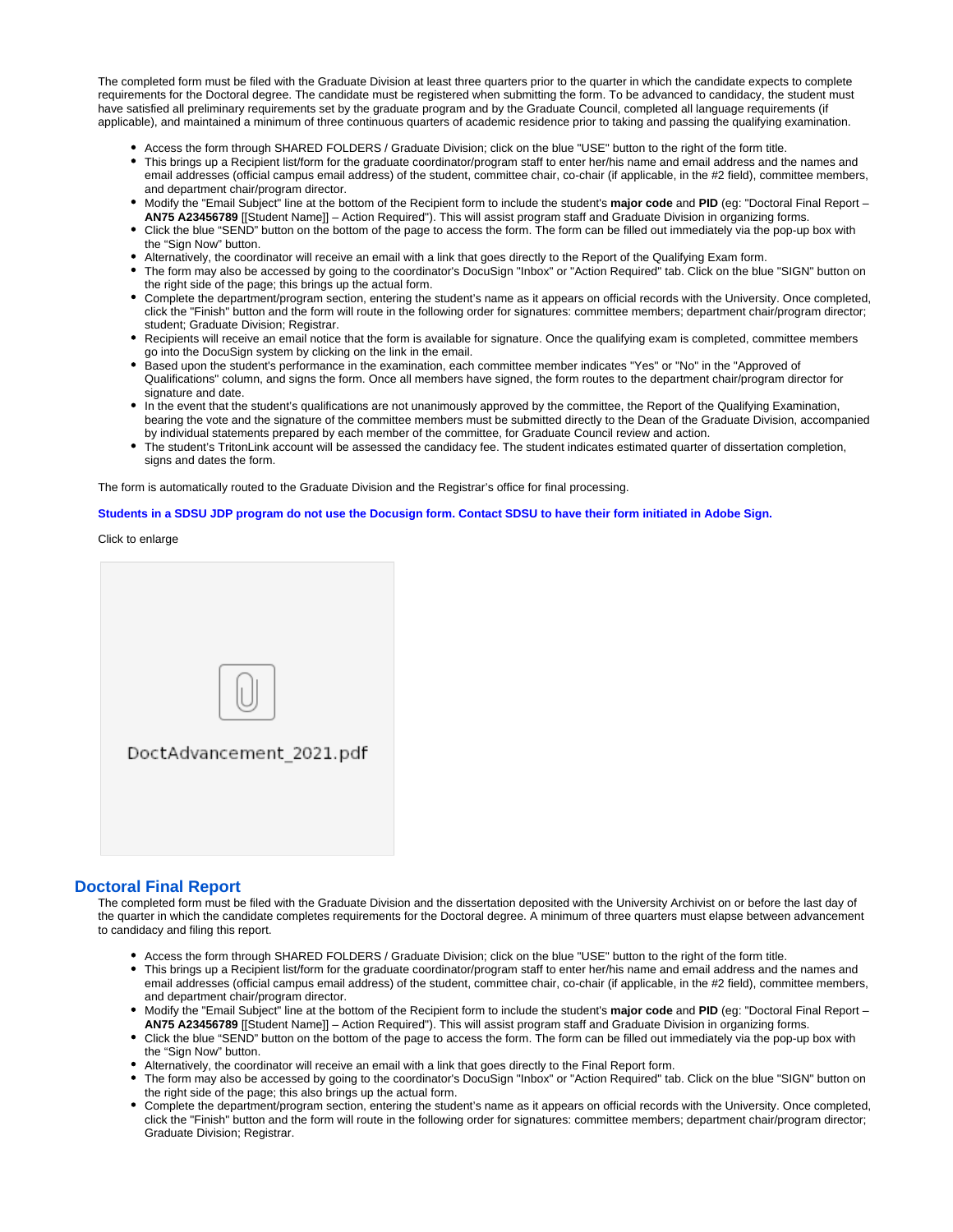- Recipients will receive an email notice that the form is available for signature. Once the final defense is completed the committee members go into the DocuSign system by clicking on the link in the email. The committee members indicate "Yes" or "No" in the "Approved for the Degree" column, indicate their decision on the dissertation by choosing "Yes" or "No" in the "Approved for Publication" column, and sign the form.
- $\bullet$ Based upon the committee members' responses in the "Approved for Degree" and "Approved for Publication" columns, the committee chair clicks the appropriate two buttons to indicate whether unanimous approval and recommendation of the degree has been given or not.
- If the defense is not unanimously approved by the committee, a detailed explanatory statement from each member of the committee, accompanied by the signed Report of the Final Examination and a copy of the dissertation, must be submitted to the Dean of the Graduate Division for Graduate Council review.

The student's TritonLink account will be assessed any applicable fees.

Once all signatures are collected the form is automatically routed to the Graduate Division and the Registrar for final processing. Please note, the student must still set up a final appointment with a Graduate Division advisor to finalize degree filing.

**Students in a SDSU JDP program do not use the Docusign form. Contact SDSU to have their form initiated in Adobe Sign.**

Click to enlarge



### **[EdD \(Doctor of Education\) Advancement to Candidacy](https://app.docusign.com/templates?view=shared&folder=60c1d54c-1487-4c58-bbbe-99a6d77d55f1)**

The completed form must be filed with the Graduate Division at least three quarters prior to the quarter in which the candidate expects to complete requirements for the EdD degree. The candidate must be registered when submitting the form. To be advanced to candidacy, the student must have satisfied all preliminary requirements set by the graduate program and by the Graduate Council, completed all language requirements (if applicable), and maintained a minimum of three continuous quarters of academic residence prior to taking and passing the qualifying examination.

- Access the form through SHARED FOLDERS / Graduate Division; click on the blue "USE" button to the right of the form title.
- This brings up a Recipient list/form for the graduate coordinator/program staff to enter her/his name and email address and the names and email addresses (official campus email address) of the student, committee chair, co-chair (if applicable, in the #2 field), and committee members.
- Modify the "Email Subject" line at the bottom of the Recipient form to include the student's **major code** and **PID** (eg: "Doctoral Final Report **AN75 A23456789** [[Student Name]] – Action Required"). This will assist program staff and Graduate Division in organizing forms.
- Click the blue "SEND" button on the bottom of the page to access the form. The form can be filled out immediately via the pop-up box with the "Sign Now" button.
- Alternatively, the coordinator will receive an email with a link that goes directly to the Report of the Advancement to Candidacy form.
- The form may also be accessed by going to the coordinator's DocuSign "Inbox" or "Action Required" tab. Click on the blue "SIGN" button on the right side of the page; this brings up the actual form.
- Complete the department/program section, entering the student's name as it appears on official records with the University. Once completed, click the "Finish" button and the form will route in the following order for signatures: committee members; co-directors from each campus; student; both campuses Graduate Divisions; Registrar.
- Recipients will receive an email notice that the form is available for signature. Once the advancement exam is completed, committee members go into the DocuSign system by clicking on the link in the email.
- Based upon the student's performance in the examination, each committee member indicates "Yes" or "No" in the "Approved of Qualifications" column, and signs the form. Once all members have signed, the form routes to the program co-directors and both campuses graduate deans for signature and date.
- In the event that the student's qualifications are not unanimously approved by the committee, the Report of the Qualifying Examination, bearing the vote and the signature of the committee members must be submitted directly to the Dean of the Graduate Division, accompanied by individual statements prepared by each member of the committee, for Graduate Council review and action.
- The student's TritonLink account will be assessed the candidacy fee. The student indicates estimated quarter of dissertation completion, signs and dates the form.

The form is automatically routed to the Graduate Division and the Registrar's office for final processing.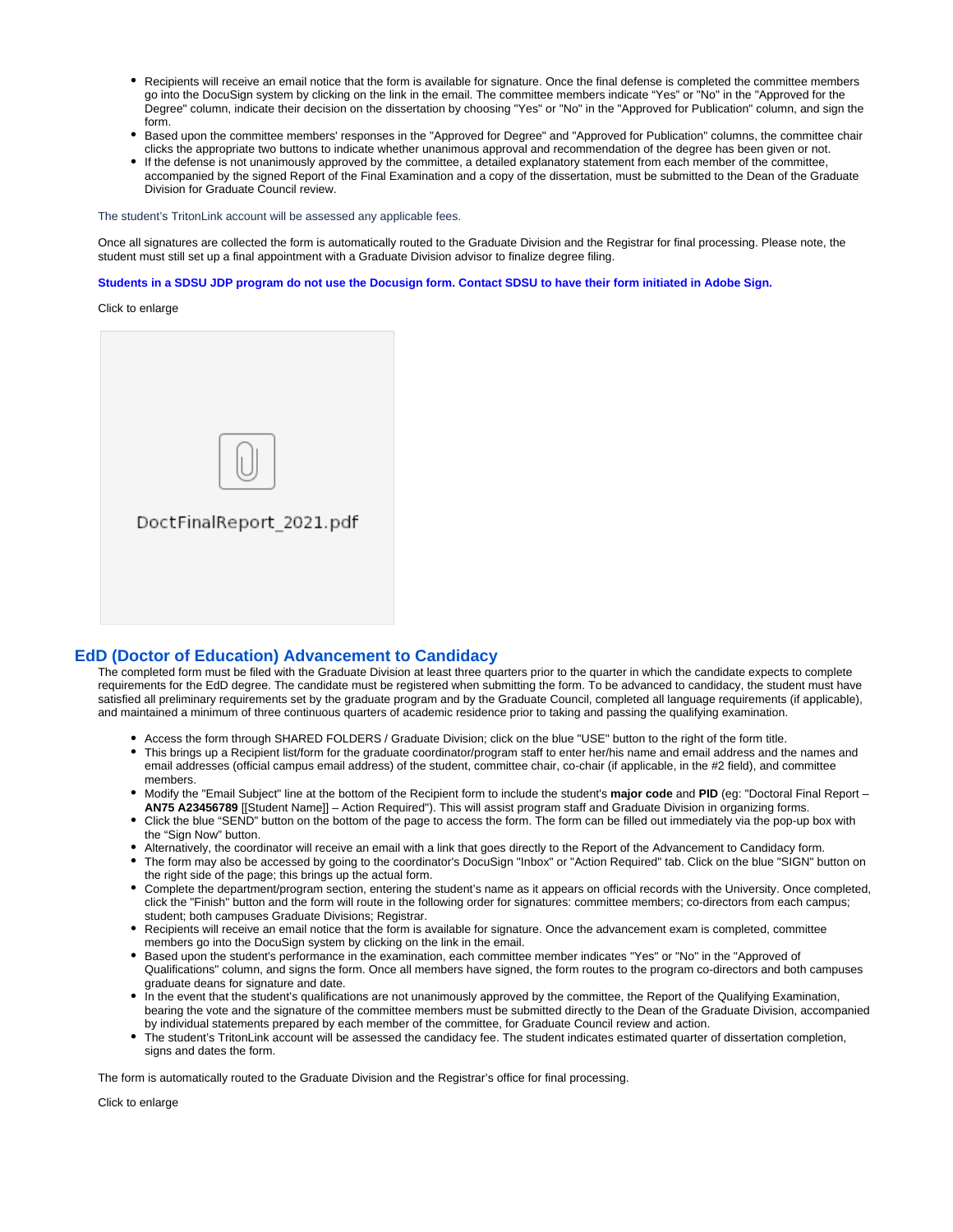

### **[EdD \(Doctor of Education\) Final Report](https://app.docusign.com/templates?view=shared&folder=60c1d54c-1487-4c58-bbbe-99a6d77d55f1)**

The completed form must be filed with the Graduate Division and the dissertation deposited with the University Archivist on or before the last day of the quarter in which the candidate completes requirements for the EdD degree. A minimum of three quarters must elapse between advancement to candidacy and filing this report.

- Access the form through SHARED FOLDERS / Graduate Division; click on the blue "USE" button to the right of the form title.
- This brings up a Recipient list/form for the graduate coordinator/program staff to enter her/his name and email address and the names and email addresses (official campus email address) of the student, committee chair, co-chair (if applicable, in the #2 field), and committee members.
- Modify the "Email Subject" line at the bottom of the Recipient form to include the student's **major code** and **PID** (eg: "Doctoral Final Report **AN75 A23456789** [[Student Name]] – Action Required"). This will assist program staff and Graduate Division in organizing forms.
- Click the blue "SEND" button on the bottom of the page to access the form. The form can be filled out immediately via the pop-up box with the "Sign Now" button.
- Alternatively, the coordinator will receive an email with a link that goes directly to the Final Report form.
- The form may also be accessed by going to the coordinator's DocuSign "Inbox" or "Action Required" tab. Click on the blue "SIGN" button on the right side of the page; this also brings up the actual form.
- Complete the department/program section, entering the student's name as it appears on official records with the University. Once completed, click the "Finish" button and the form will route in the following order for signatures: committee members; co-directors from each campus; campus librarians; CSUSM graduate dean; UCSD Graduate Division; Registrar.
- Recipients will receive an email notice that the form is available for signature. Once the final defense is completed the committee members go into the DocuSign system by clicking on the link in the email. The committee members indicate "Yes" or "No" in the "Approved for the Degree" column, indicate their decision on the dissertation by choosing "Yes" or "No" in the "Approved for Publication" column, and sign the form.
- Based upon the committee members' responses in the "Approved for Degree" and "Approved for Publication" columns, the committee chair clicks the appropriate two buttons to indicate whether unanimous approval and recommendation of the degree has been given or not.
- If the defense is not unanimously approved by the committee, a detailed explanatory statement from each member of the committee, accompanied by the signed Report of the Final Examination and a copy of the dissertation, must be submitted to the Dean of the Graduate Division for Graduate Council review.

#### The student's TritonLink account will be assessed any applicable fees.

Once all signatures are collected the form is automatically routed to the Graduate Division and the Registrar for final processing. Please note, the student must still set up a final appointment with a Graduate Division advisor to finalize degree filing.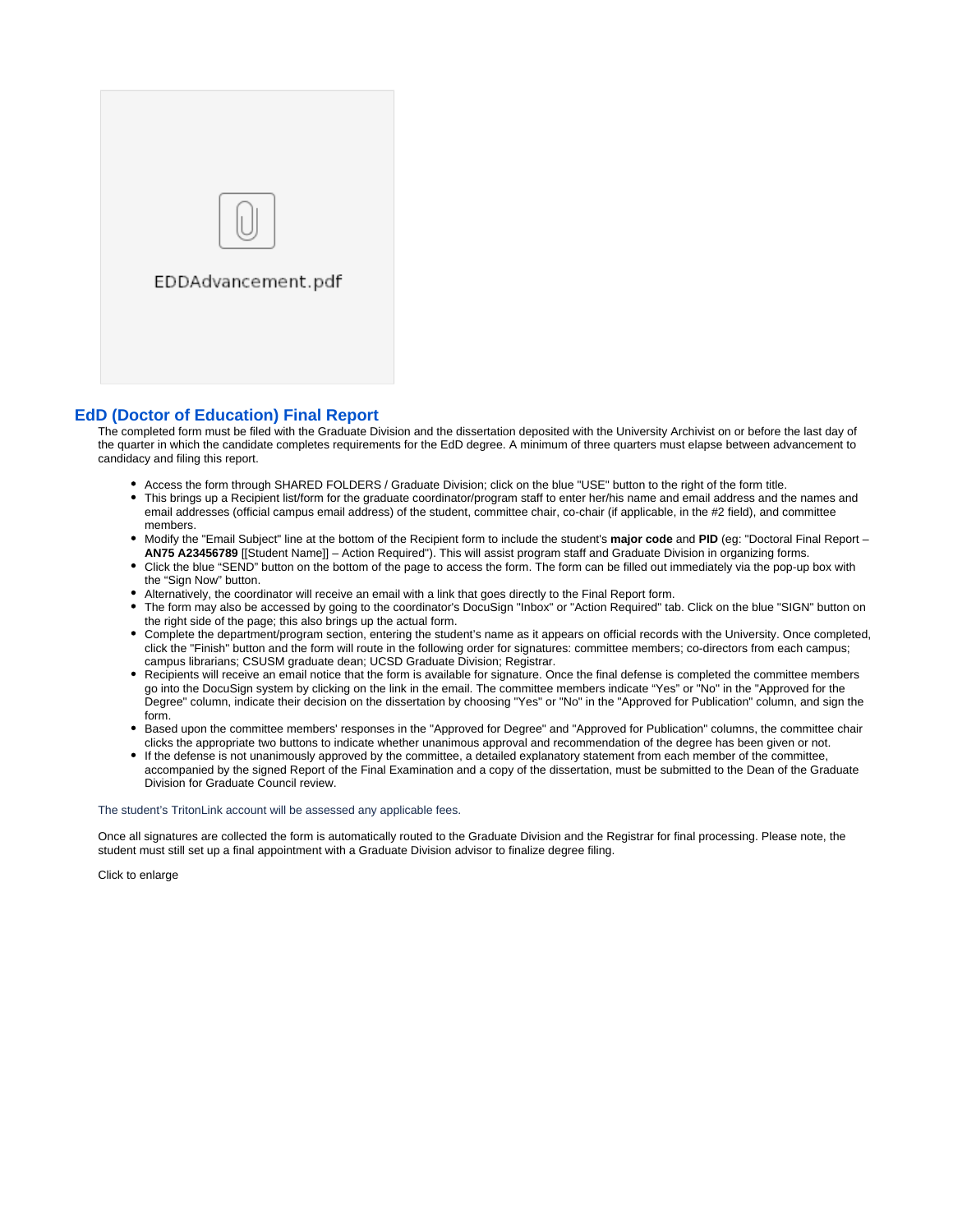

### **[Master's \(MA/MS\) Final Report - Plan I Thesis](https://app.docusign.com/templates?view=shared&folder=60c1d54c-1487-4c58-bbbe-99a6d77d55f1)**

The completed form must be filed with the Graduate Division and the thesis deposited with the University Archivist on or before the last day of the quarter in which the candidate completes requirements for the Master of Arts or Science degree.

- Access the form through SHARED FOLDERS / Graduate Division; click on the blue "USE" button to the right of the form title.
- This brings up a Recipient list/form for the graduate coordinator/program staff to enter her/his name and email address and the names and email addresses (official campus email address) of the student, committee chair, co-chair (if applicable, in the #2 field), committee members, and department chair/program director.
- Modify the "Email Subject" line at the bottom of the Recipient form to include the student's **major code** and **PID** (eg: "Doctoral Final Report **AN75 A23456789** [[Student Name]] – Action Required"). This will assist program staff and Graduate Division in organizing forms.
- $\bullet$ Click the blue "SEND" button on the bottom of the page to access the form. The form can be filled out immediately via the pop-up box with the "Sign Now" button.
- Alternatively, the coordinator will receive an email with a link that goes directly to the Final Report form.
- The form may also be accessed by going to the coordinator's DocuSign "Inbox" or "Action Required" tab. Click on the blue "SIGN" button on the right side of the page; this also brings up the Final Report form.
- Complete the department/program section, entering the student's name as it appears on official records with the University. Once completed, click the "Finish" button and the form will route in the following order for signatures: committee members; department chair/program director; Graduate Division; Registrar.
- Recipients will receive an email notice that the form is available for signature. Once the student's thesis is reviewed, committee members go into the DocuSign system by clicking on the link in the email. The committee members indicate "Yes" or "No" in the "Approved for the Degree" column, indicate their decision on the dissertation by choosing "Yes" or "No" in the "Approved for Publication" column, and sign the form.
- If the thesis is not unanimously approved by the committee, a detailed explanatory statement from each member of the committee, accompanied by the signed Final Report of the Thesis, and a copy of the thesis, must be submitted to the Dean of the Graduate Division for Graduate Council review.

The student's TritonLink account will be assessed the thesis submission fee and any other applicable fees.

Once all signatures are collected the form is routed to the Graduate Division and the Registrar for final processing. Please note, the student must still set up a final appointment with a Graduate Division advisor to finalize degree filing.

| MSFinalReport_PlanI_2021.pdf |
|------------------------------|
|                              |
|                              |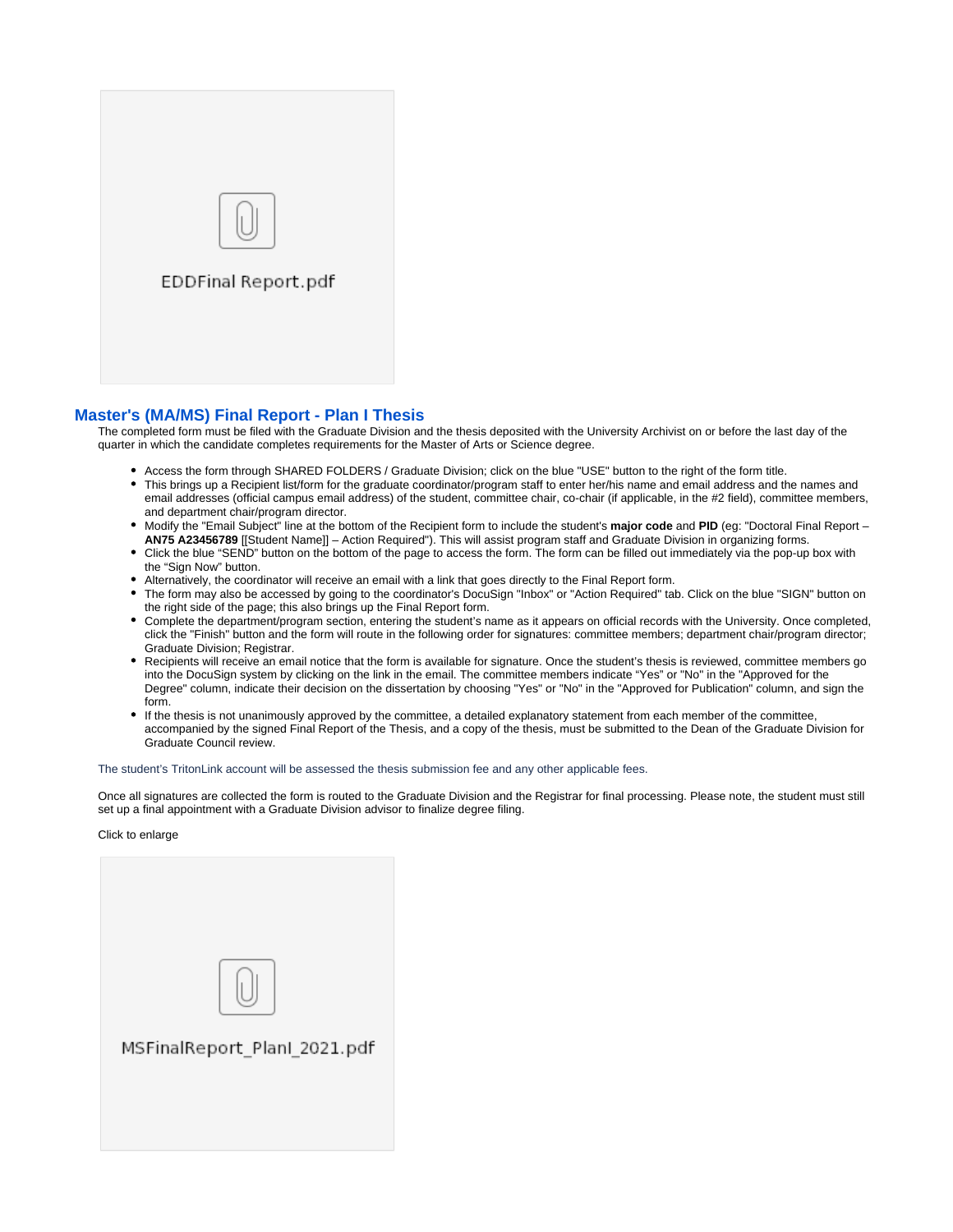## **[Master's \(MA/MS\) Final Report - Plan II Exam](https://app.docusign.com/templates?view=shared&folder=60c1d54c-1487-4c58-bbbe-99a6d77d55f1)**

The completed form must be filed with the Graduate Division on or before the last day of the quarter in which the candidate completes requirements for the Master of Arts or Science degree.

- Access the form through SHARED FOLDERS / Graduate Division; click on the blue "USE" button to the right of the form title.
- This brings up a Recipient list/form for the graduate coordinator/program staff to enter her/his name and email address and the names and email addresses (official campus email address) of the student, the student's faculty advisor (if not applicable, delete this field by clicking on the x to the right of the field text box), and the department chair/program director or staff designate (the staff designee's name must be listed even if a role account is used for the email address).
- Modify the "Email Subject" line at the bottom of the Recipient form to include the student's **major code** and **PID** (eg: "Doctoral Final Report **AN75 A23456789** [[Student Name]] – Action Required"). This will assist program staff and Graduate Division in organizing forms.
- Click the blue "SEND" button on the bottom of the page to access the form. The form can be filled out immediately via the pop-up box with the "Sign Now" button.
- Alternatively, the coordinator will receive an email with a link that goes directly to the Final Report form.
- The form may also be accessed by going to the coordinator's DocuSign "Inbox" or "Action Required" tab. Click on the blue "SIGN" button on the right side of the page; this also brings up the Final Report form.
- Complete the department/program section, entering the student's name as it appears on official records with the University. Once completed, click the "Finish" button and the form will route in the following order for signatures: faculty advisor (if applicable); department chair/program director: Graduate Division: Registrar.
- Recipients will receive an email notice that the form is available for signature. Once the comprehensive exam is successfully completed, the faculty advisor (if applicable) and/or department chair/program director goes into the DocuSign system by clicking on the link in the email and signs the form.

The student's TritonLink account will be assessed any applicable fees.

Once all signatures are collected the form is routed to the Graduate Division and the Registrar for final processing.

Click to enlarge



### **[Master's \(MFA\) Final Report](https://app.docusign.com/templates?view=shared&folder=60c1d54c-1487-4c58-bbbe-99a6d77d55f1)**

**Final Report of the Modified Thesis Examination for the Master of Fine Arts (Plan III)**

The completed form must be filed with the Graduate Division and the thesis deposited with the University Archivist on or before the last day of the quarter in which the candidate completes requirements for the Master of Fine Arts degree. A minimum of three quarters must elapse between advancement to candidacy and filing this report.

- Access the form through SHARED FOLDERS / Graduate Division; click on the blue "USE" button to the right of the form title.
- This brings up a Recipient list/form for the graduate coordinator/program staff to enter her/his name and email address and the names and email addresses (official campus email address) of the student, committee chair, co-chair (if applicable, in the #2 field), committee members, the student's faculty advisor (if not applicable, delete this field by clicking on the x to the right of the field text box), and department chair /program director.
- Modify the "Email Subject" line at the bottom of the Recipient form to include the student's **major code** and **PID** (eg: "Doctoral Final Report **AN75 A23456789** [[Student Name]] – Action Required"). This will assist program staff and Graduate Division in organizing forms.
- Click the blue "SEND" button on the bottom of the page to access the form. The form can be filled out immediately via the pop-up box with the "Sign Now" button.
- Alternatively, the coordinator will receive an email with a link that goes directly to the Final Report form.
- The form may also be accessed by going to the coordinator's DocuSign "Inbox" or "Action Required" tab. Click on the blue "SIGN" button on the right side of the page; this also brings up the Final Report form.
- Complete the department/program section, entering the student's name as it appears on official records with the University. Once completed, click the "Finish" button and the form will route in the following order for signatures: committee members; student's faculty advisor (if applicable); department chair/program director; Graduate Division; Registrar.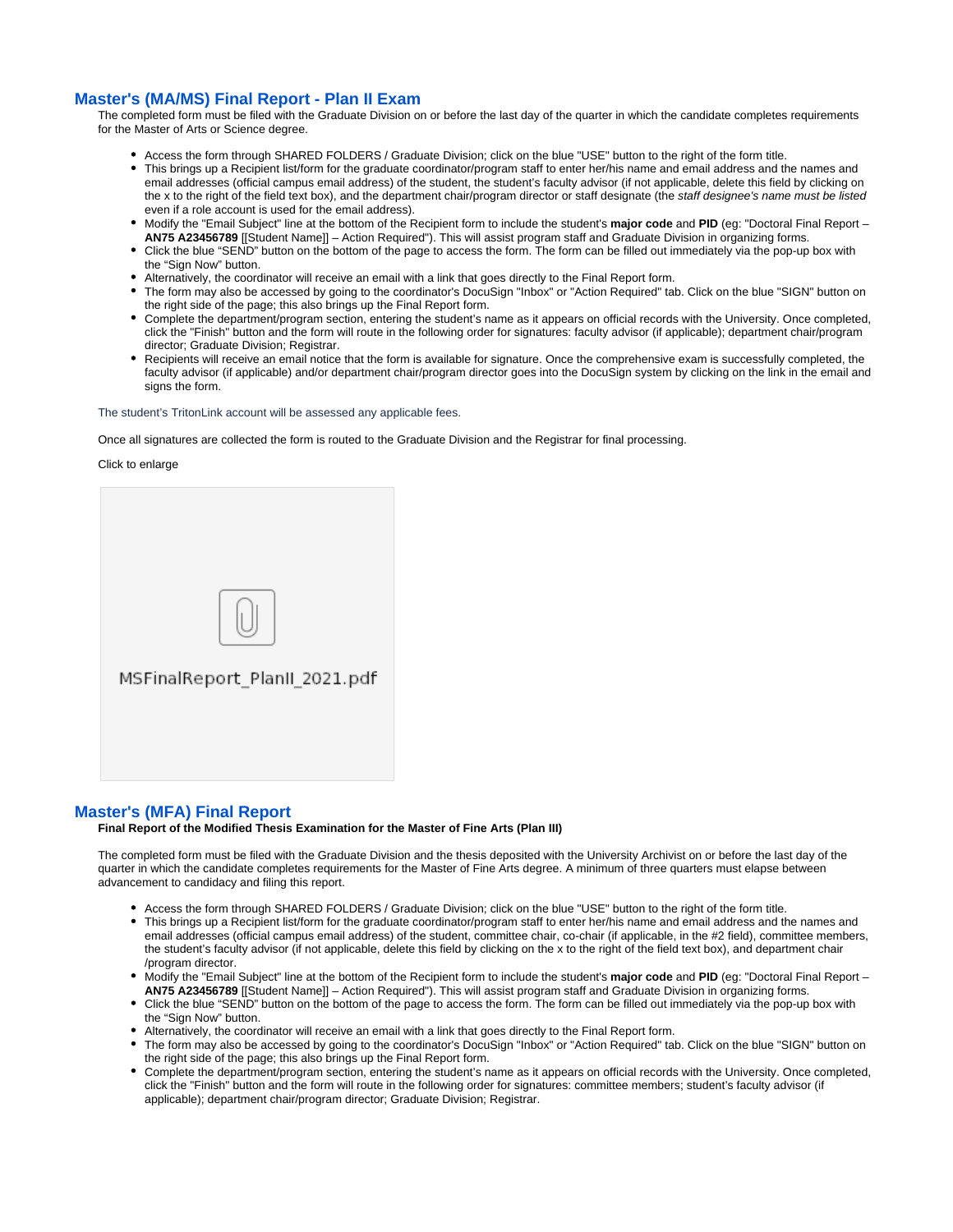- Recipients will receive an email notice that the form is available for signature. Once the exam is completed the committee members will go into the DocuSign system by clicking on the link in the email. The committee members indicate "Yes" or "No" in the "Approved for the Degree" column, indicate their decision on the dissertation by choosing "Yes" or "No" in the "Approved for Publication" column, and sign the form.
- $\bullet$ If the exam is not unanimously approved by the committee, a detailed explanatory statement from each member of the committee, accompanied by the signed Final Report of the Modified Thesis Examination, and a copy of the thesis, must be submitted to the Dean of the Graduate Division for Graduate Council review.

The student's TritonLink account will be assessed the thesis submission fee and any other applicable fees.

Once all signatures are collected the form is routed to the Graduate Division and the Registrar for final processing. Please note, the student must still set up a final appointment with a Graduate Division advisor to finalize degree filing.

Click to enlarge



## **[MPH Final Report \(MPH only\)](https://app.docusign.com/templates?view=shared&folder=60c1d54c-1487-4c58-bbbe-99a6d77d55f1)**

#### **(Please note: this form is currently only used by the MPH program for filing a thesis)**

The completed form must be filed with the Graduate Division and the thesis deposited with the University Archivist on or before the last day of the quarter in which the candidate completes requirements for the Master's degree.

- Access the form through SHARED FOLDERS / Graduate Division; click on the blue "USE" button to the right of the form title.
- This brings up a Recipient list/form for the graduate coordinator/program staff to enter her/his name and email address and the names and email addresses (official campus email address) of the student, committee chair, co-chair (if applicable, in the #2 field), committee members, the student's faculty advisor (if not applicable, delete this field by clicking on the x to the right of the field text box), and department chair /program director.
- Modify the "Email Subject" line at the bottom of the Recipient form to include the student's **major code** and **PID** (eg: "Doctoral Final Report **AN75 A23456789** [[Student Name]] – Action Required"). This will assist program staff and Graduate Division in organizing forms.
- Click the blue "SEND" button on the bottom of the page to access the form. The form can be filled out immediately via the pop-up box with the "Sign Now" button.
- Alternatively, the coordinator will receive an email with a link that goes directly to the Final Report form.
- The form may also be accessed by going to the coordinator's DocuSign "Inbox" or "Action Required" tab. Click on the blue "SIGN" button on the right side of the page; this also brings up the Final Report form.
- Complete the department/program section, entering the student's name as it appears on official records with the University. Once completed, click the "Finish" button and the form will route in the following order for signatures: committee members; student's faculty advisor (if applicable); department chair/program director; Graduate Division; Registrar.
- Recipients will receive an email notice that the form is available for signature. Once the student's thesis is reviewed, committee members go into the DocuSign system by clicking on the link in the email. The committee members indicate "Yes" or "No" in the "Approved for the Degree" column, indicate their decision on the dissertation by choosing "Yes" or "No" in the "Approved for Publication" column, and sign the form.
- If the thesis is not unanimously approved by the committee, a detailed explanatory statement from each member of the committee, accompanied by the signed Final Report of the Thesis, and a copy of the thesis, must be submitted to the Dean of the Graduate Division for Graduate Council review.

The student's TritonLink account will be assessed the thesis submission fee and any other applicable fees.

Once all signatures are collected the form is routed to the Graduate Division and the Registrar for final processing. Please note, the student must still set up a final appointment with a Graduate Division advisor to finalize degree filing.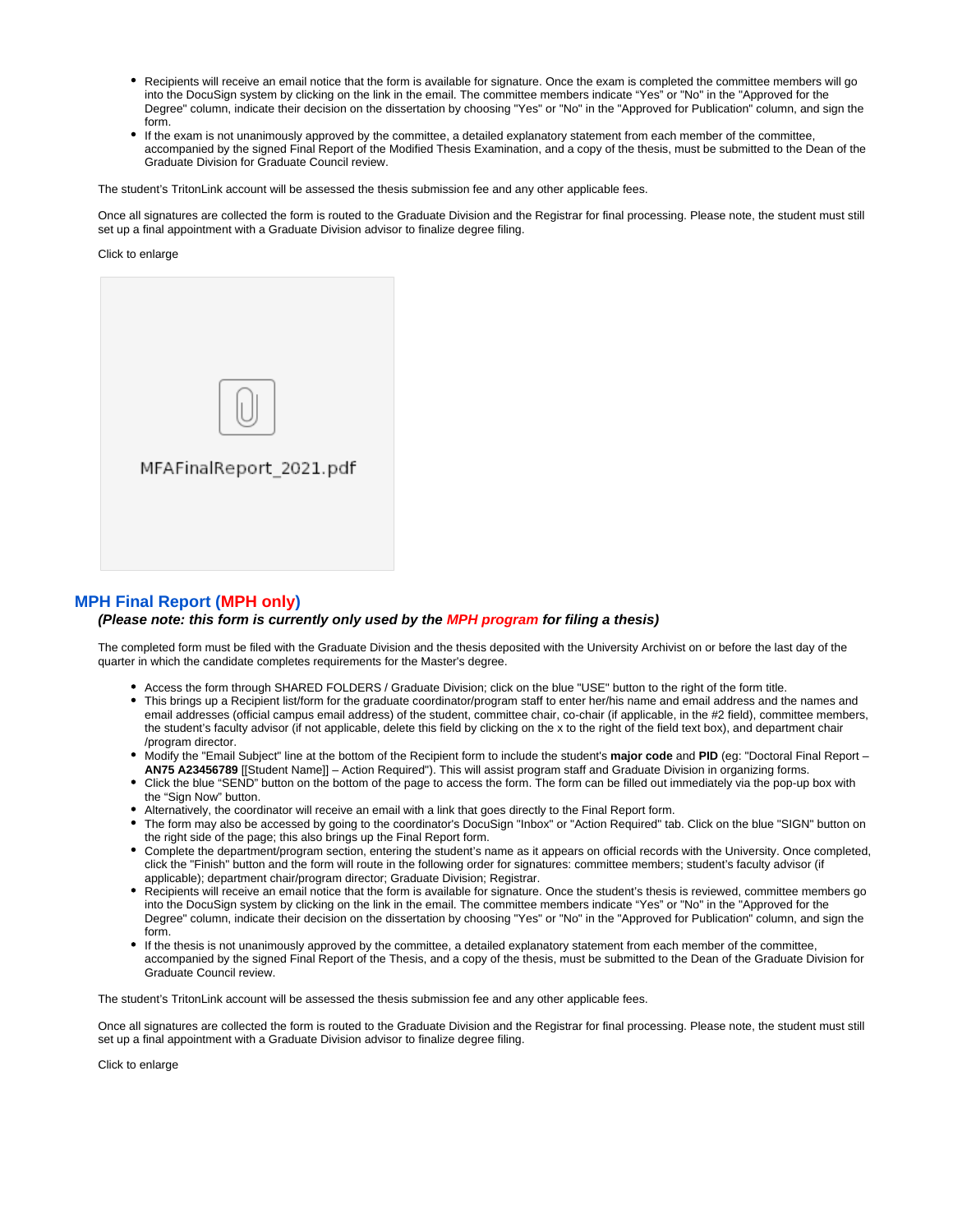

## **[MIA Final Report Cover Sheet](https://app.docusign.com/templates?view=shared&folder=60c1d54c-1487-4c58-bbbe-99a6d77d55f1)**

The completed/signed cover sheet with the uAchieve form attached (as a PDF) must be filed with the Graduate Division on or before the last day of the quarter in which the candidate completes requirements for the MIA degree.

- Access the cover sheet form through SHARED FOLDERS / Graduate Division; click on the blue "USE" button to the right of the form title.
- This brings up a Recipient list/form for the graduate coordinator/program staff to enter her/his name and email address and the names and email addresses (official campus email address) of the student, the faculty language examiner, and program director/associate dean or staff designate (the staff designee's name must be listed even if a role account is used for the email address).
- Modify the "Email Subject" line at the bottom of the Recipient form to include the student's **major code** and **PID** (eg: "Doctoral Final Report **AN75 A23456789** [[Student Name]] – Action Required"). This will assist program staff and Graduate Division in organizing forms.
- Click the blue "SEND" button on the bottom of the page to access the form. The form can be filled out immediately via the pop-up box with the "Sign Now" button.
- Alternatively, the coordinator will receive an email with a link that goes directly to the MIA Final Degree Audit Cover Page.
- The form may also be accessed by going to the coordinator's DocuSign "Inbox" or "Action Required" tab. Click on the blue "SIGN" button on the right side of the page; this also brings up the Final Degree Audit Cover Page.
- Complete the department/program section, entering the student's name as it appears on official records with the University and attach the uAchieve degree audit in PDF format (using the paperclip icon). Once completed, click the "Finish" button and the form will route to the designated faculty language examiner, program director/associate dean; Graduate Division; Registrar.
- Recipients will receive an email notice that the Final Report Cover Sheet is available for signature. They go into the DocuSign system by clicking on the link in the email and sign the form.

The student's TritonLink account will be assessed any applicable fees.

Once all signatures are collected the form is routed to the Graduate Division and the Registrar for final processing.

Click to enlarge



# **[Professional Degree Final Report Cover Sheet](https://app.docusign.com/templates?view=shared&folder=60c1d54c-1487-4c58-bbbe-99a6d77d55f1)**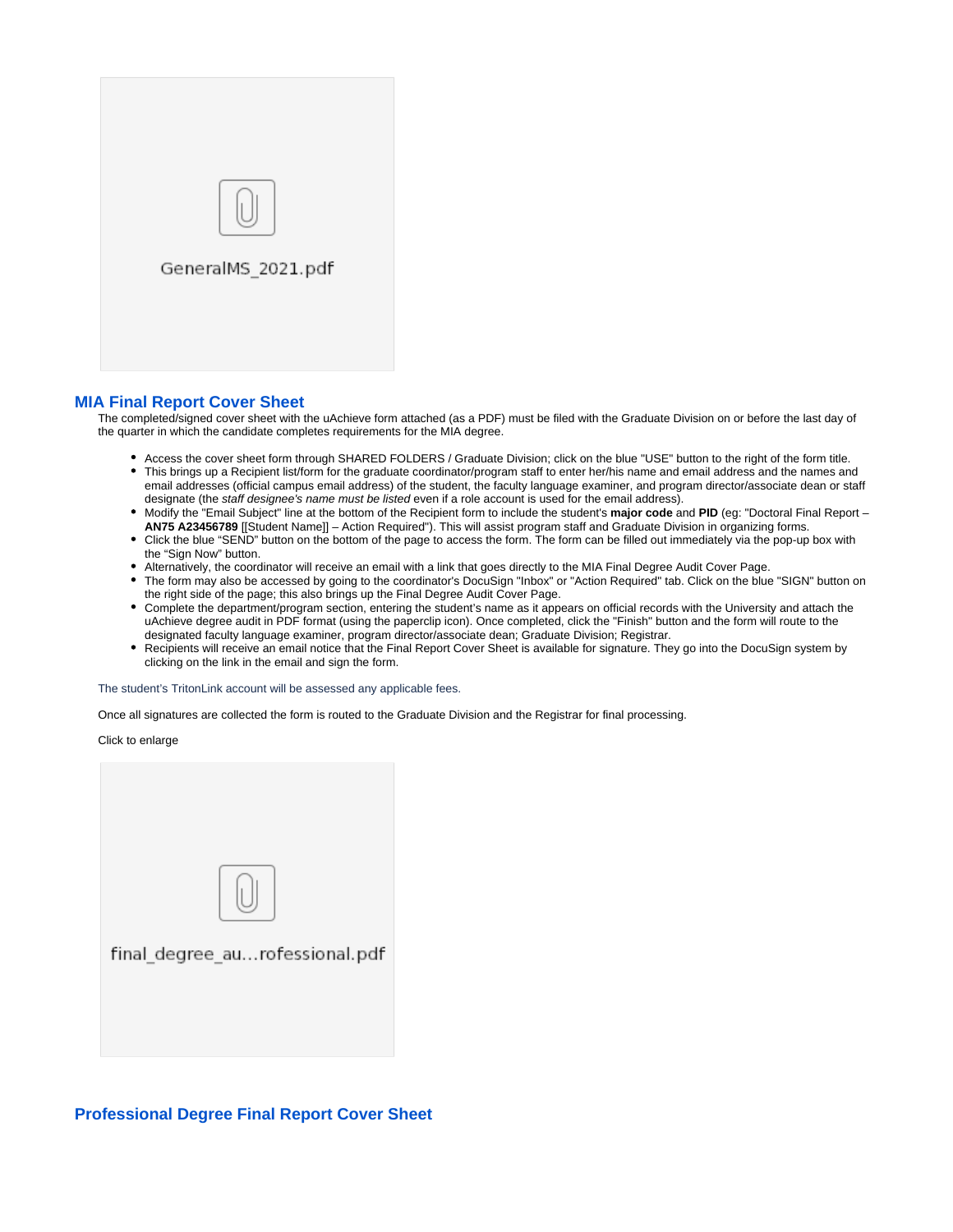The completed/signed cover sheet with the uAchieve form attached (as a PDF) must be filed with the Graduate Division on or before the last day of the quarter in which the candidate completes requirements for the professional degree (MAS, MBA, MCEPA, MEd, MEng, MF, MPH comp exam, MPAc).

- Access the cover sheet form through SHARED FOLDERS / Graduate Division; click on the blue "USE" button to the right of the form title.
- This brings up a Recipient list/form for the graduate coordinator/program staff to enter her/his name and email address and the names and email addresses (official campus email address) of the student, and program director/associate dean or staff designate (the staff designee's name must be listed even if a role account is used for the email address).
- Modify the "Email Subject" line at the bottom of the Recipient form to include the student's major code and PID (eg: "Doctoral Final Report **AN75 A23456789** [[Student Name]] – Action Required"). This will assist program staff and Graduate Division in organizing forms.
- Click the blue "SEND" button on the bottom of the page to access the form. The form can be filled out immediately via the pop-up box with the "Sign Now" button.
- Alternatively, the coordinator will receive an email with a link that goes directly to the Final Degree Audit Cover Page.
- The form may also be accessed by going to the coordinator's DocuSign "Inbox" or "Action Required" tab. Click on the blue "SIGN" button on the right side of the page; this also brings up the Final Degree Audit Cover Page.
- Complete the department/program section, entering the student's name as it appears on official records with the University and attach the uAchieve degree audit in PDF format (using the paperclip icon). Once completed, click the "Finish" button and the form will route to the program director/associate dean; Graduate Division; Registrar.
- Recipients will receive an email notice that the Final Report Cover Sheet is available for signature. They go into the DocuSign system by clicking on the link in the email and sign the form.

The student's TritonLink account will be assessed any applicable fees.

Once all signatures are collected the form is routed to the Graduate Division and the Registrar for final processing.

#### Click to enlarge

| final_degree_aurofessional.pdf |
|--------------------------------|
|                                |
|                                |

### **Dissertation/Thesis Signature Page (for Joint Doctoral students with SDSU only)**

\*\*JDP Students at SDSU must continue to follow the DocuSign process for the signature page. Non-JDP Students do not need to complete a signature page: this is incorporated into the Final Report Form.

The completed/signed signature page must be received by the Graduate Division on or before the student's final appointment with the Graduate **Division** 

- To initiate the form for routing, students enter their name and email address first, followed by the names and email addresses (official campus email address) of all dissertation/thesis committee members.
- Click the "Begin Signing" button at the bottom of the form to access the form. If there is a co-chair, please specify that using the drop down options on the right side of the form.
- The student's name will appear on the first line at the top of the form. The committee names will appear on the signature lines below.
- Click the "Finish" button at the bottom of the page.
- Recipients will receive an email notice that the signature page is available for signature. Once the dissertation/thesis has been approved, each member clicks on the link in the email and signs the signature page.

Once all signatures have been collected the form will be automatically routed to the Graduate Division.

Joint Doctoral students with SDSU use the [JDP Dissertation Signature Page](https://www.docusign.net/Member/PowerFormSigning.aspx?PowerFormId=a50298d8-aae9-4cdf-befd-eb70d79d133a&env=na1&acct=6371e373-11ff-4359-aa24-bf2ccbddc944&v=2) form.